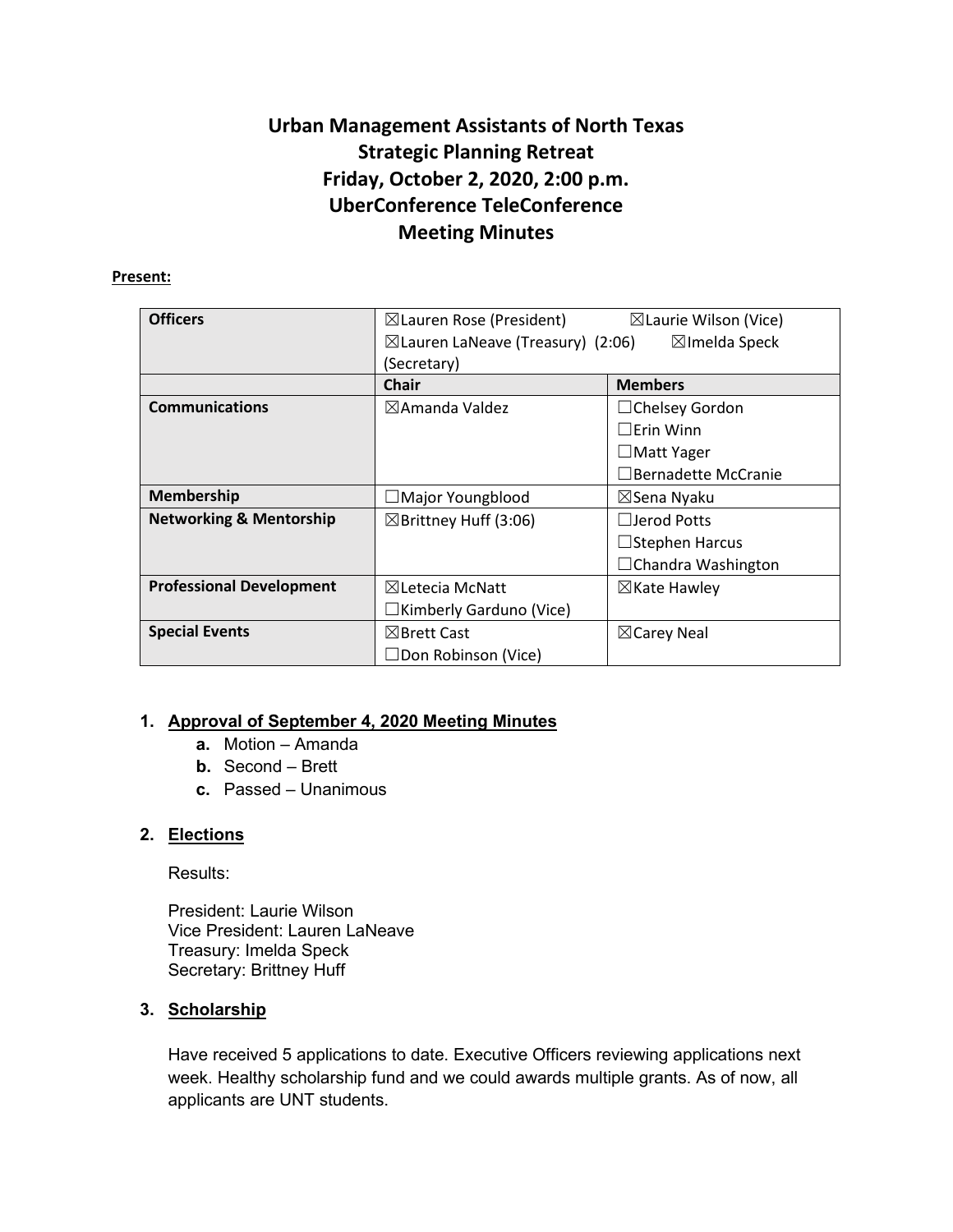## **4. Committee Updates**

## **Networking & Mentorship**

Recap Back to School Virtual Happy Hour

- Lauren commented on the success of it
- Brittney recapped with ZacTax on event, great conversation on multiple topics. ZacTax wants to donate. Lauren L. mentioned they can do that on the website. ZacTax will also be presenting at One Day Conference.

End of year event

- Schedule for Dec 12<sup>th</sup>
- Still contemplating an in-person event or virtual. Will do a Save the Date, create Plan A and Plan B and decide as we get closer. There was a strong hope for an in person event depending on how things are going.

## **Professional Development**

101 Series – Candidate 101

- November  $19<sup>th</sup>$
- Jennifer Fadden Host, and other panelist provided by SGR
- Panelists are Doug Thomas and Lynn Barboza of SGR, Mario Canizares (the newly appointed city manager of Nacogdoches, Texas) and Graham Caulfield (Expert Resume Man).
- [Doug](https://www.governmentresource.com/about-us/meet-the-team/doug-thomas) and [Lynn](https://www.governmentresource.com/about-us/meet-the-team/lynn-barboza) s bios are linked here; Mario's LinkedIn profile [\(Mario Canizares\)](https://www.linkedin.com/in/mario-canizares-0432217/) and [Graham Caulfield'](https://expertresumeman.com/)s website.

## **Membership & Partnerships**

#### No Updates

Lauren provided an update on discussion with James Childers, who is looking for information from Assistants groups. The goal is trying to diversify its memberships. Requesting data like: Gender/Race/background/city representation/ TCMA member or not.

## **Communications**

Opened registration for One Day Conference today

Had a colleague give the UMANT logo a facelift by a graphic designer. Will share once completed.